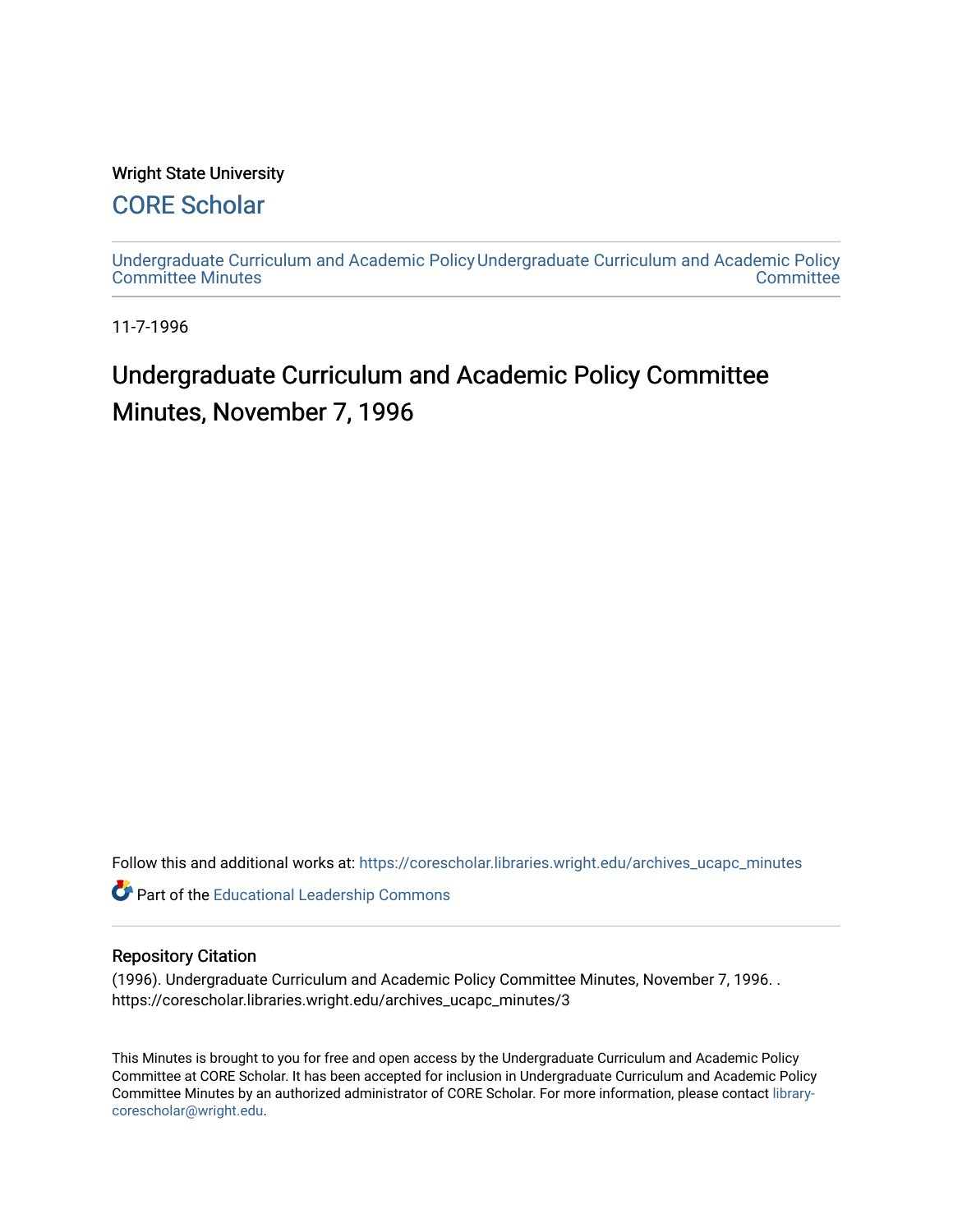# **Undergraduate Curriculum and Academic Policy Committee**

## **Minutes of November 7, 1996 Meeting**

Present: Donna Cole, Jeanne Fraker, Carol Holdcraft, Tom Sav, Joe Slater

Updates were provided from previous business: (1) Resubmissions of Course Inventory and Modification Requests that received previous committee approval pending changes, etc. have been processed: EDE 401, ME 314, EE 452, CEG 452. Also, a CECS Inventory Request to delete EE 474 was processed. (2) The revised COBA proposal for an Economics minor was received and will be sent to the Steering Committee for consideration by Academic Council. (3) Recommendations for appointment to the GEOAC provided by the committee were sent to the Provost's Office: David Barr (COLA), Steve Hansell (CEHS), Patricia Martin (CONH), David Reynolds (CECS), and Joe Law (WAC Committee Chair).

Course Modification and Inventory requests were reviewed:

CECS -5:

Approved: CEG 458, CEG 498, CS 470, HFE 480 (subject to Dr. Burton's opportunity to respond to Dr. Lin)

Returned for additional information: CEG 478 (provide review/input from the Math Department regarding cross listing, does MTH 456 & EE 478 exist, is triple cross listing desirable)

Dr. Anna Bellasari, Director of the Honors Program, made a presentation on "Pluralism in American Society" in General Education and provided course content criteria and model programs, including OSU's Social Diversity in the United States program requirements. Questions and discussion followed.

The committee discussed alternative implementations of a Pluralism course in the GE program, considering the need to not exceed the current 57 hour GE Program requirement.

The committee approved sending, via the Deans, a request to each College to gather information on existing courses that already meet, existing courses that could be easily developed to meet, and potentially new courses that would be developed to meet the proposed Pluralism guidelines previously developed and brought before the Faculty (Fall 1995).

The committee approved establishing a policy whereby, effective immediately, colleges and or units submitting curriculum and policy requests to the UUCAPC include the original plus 12 copies. This will enable UUCAPC to better serve the entire university community in processing requests with greater speed and efficiency in working toward improving our undergraduate curriculum.